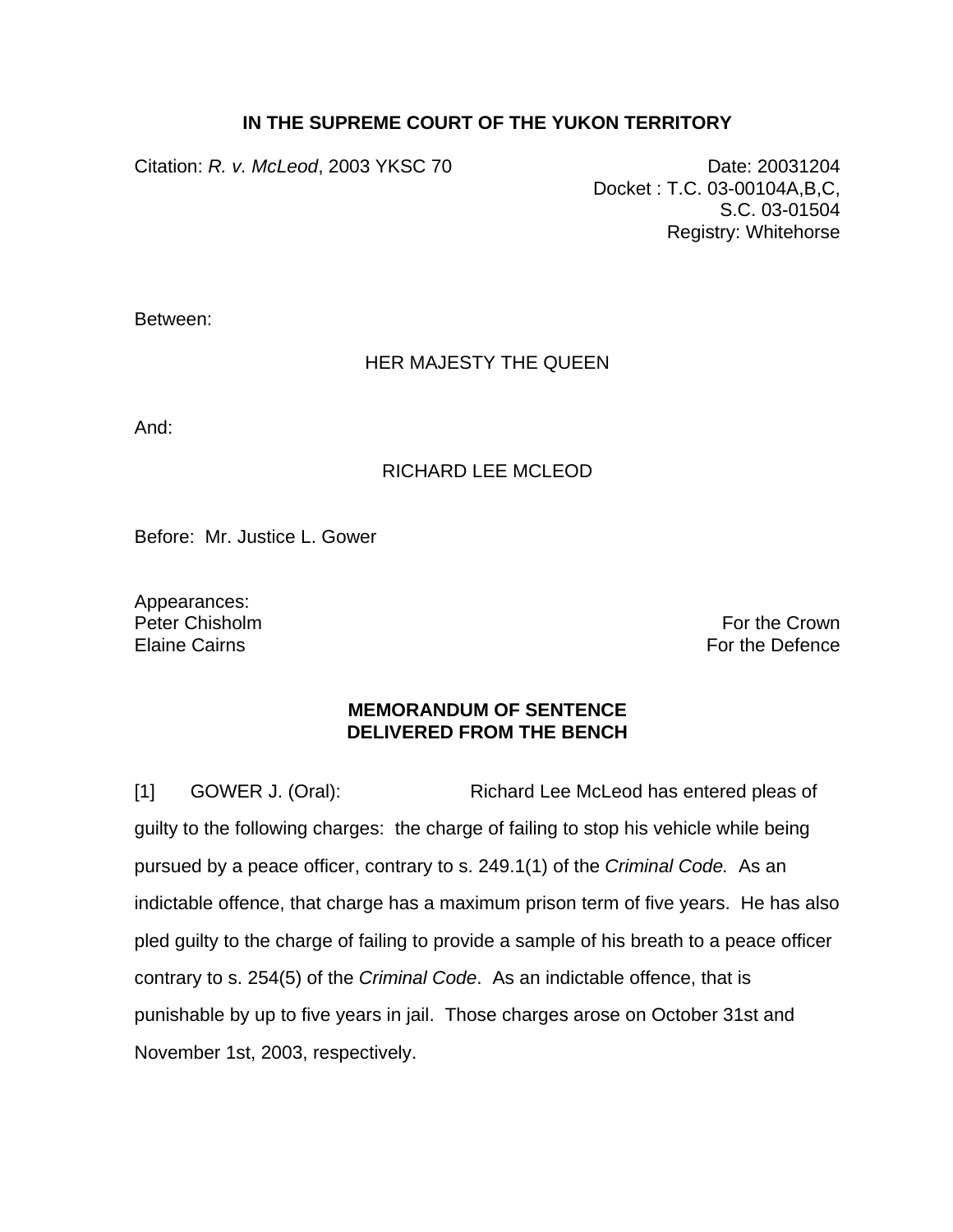[2] Sitting as a Territorial Court judge, pursuant to s. 5 of the *Territorial Court Act*, R.S.Y. 2002, c. 217, I also accepted guilty pleas to two additional charges. The first chronologically is from the 27th of October 2003, being a charge of breach of recognizance for failing to report to his bail supervisor contrary to s. 145(3) of the *Criminal Code.* That is an offence punishable on summary conviction. Lastly, a guilty plea to a charge of failing to attend court, contrary to s. 145(2) of the *Criminal Code,* on October 21st, 2003, again, punishable by summary conviction.

[3] The facts are largely agreed to and they are as follows, and I will deal with the 249.1 count first. At approximately 11:15 p.m., on October 31st, 2003, Constable Thalhofer was on Robert Service Way, near the Ear Lake Road. He noticed an east bound vehicle traveling between 117 and 123 kilometres per hour, which was recorded on radar, in a 70 kilometre per hour zone. Constable Thalhofer, at the time, was in an unmarked police vehicle. He attempted to approach the suspect's vehicle and in doing so made contact with Constable Wessell, who was in a marked vehicle. Constable Thalhofer closed on the suspect vehicle, near the rest area on the Robert Service Way, and it failed to stop. Constable Wessell was traveling southbound from 4th Avenue on Robert Service Way, and observed Constable Thalhofer's emergency lights as well as the headlights of the vehicle that Constable Thalhofer was pursuing.

[4] It appears from the evidence that the emergency lights on Constable Thalhofer's vehicle would have been activated sometime around the rest area on Robert Service Way, which is visible from the intersection of Robert Service Way and 4th Avenue. At that time, the suspect vehicle was noted to be traveling at 87 kilometres per hour by radar in a 70-kilometre zone approaching the 4th Avenue intersection.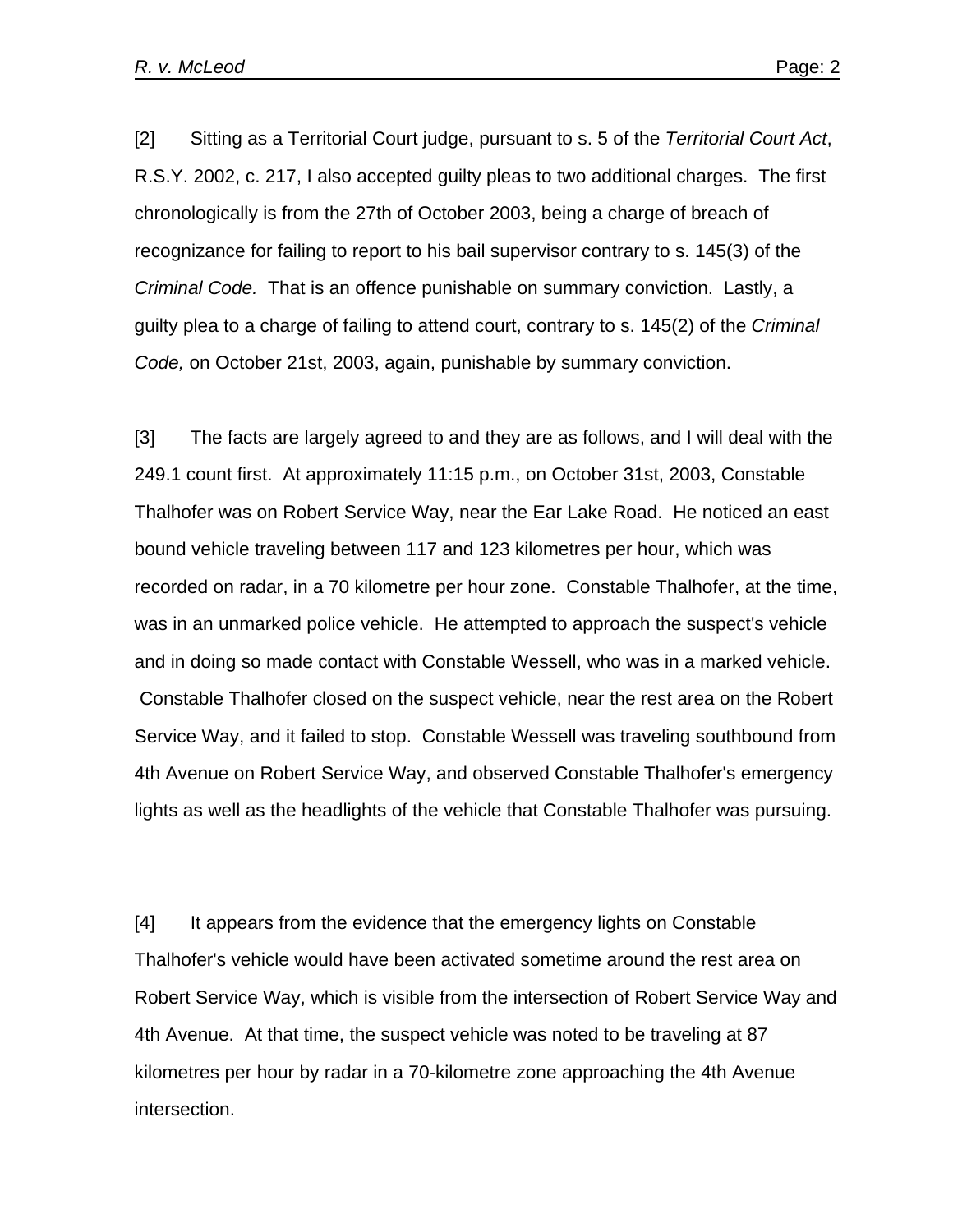[5] Constable Wessell pulled his marked police vehicle partially into the oncoming lane, in an attempt to persuade the suspect vehicle to stop. It did not stop and continued on to 2nd Avenue. Constable Wessell noted passengers in the vehicle as well as a driver, fitting the description of the accused, and, in fact, the accused was later identified to be the driver.

[6] The suspect vehicle continued through the intersection of Robert Service Way, turned left on 2nd Avenue and proceeded north on 2nd Avenue at a speed of approximately 85 kilometres per hour in a 50 kilometre per hour zone. The vehicle stopped briefly at the intersection of 2nd Avenue and Main Street, where there was a red light but then proceeded through the red light northbound on 2nd Avenue.

[7] The vehicle proceeded past Boston Pizza and towards Two Mile Hill, and the speed of the suspect vehicle increased to approximately 100 kilometres per hour. I take judicial notice of the fact that going up Two Mile Hill there is a 60 kilometre per hour zone. It passed the intersection of Industrial Road and, at that time, another police officer was contacted and deployed a spike belt on Two Mile Hill. The suspect vehicle went over the spike belt, and continued past the intersection of Two Mile Hill and Range Road.

[8] At that point, Constable Wessell noted that the left front tire of the suspect vehicle was deflated. The suspect vehicle turned north on the Alaska Highway and then began to decelerate, which allowed Constable Wessell to pull out in front of the suspect vehicle stopping it near the Forestry Office on the Alaska Highway.

[9] As I said, the driver was identified as Richard McLeod. The officer noted, while having Mr. McLeod in his police vehicle, the following indicia of impairment: a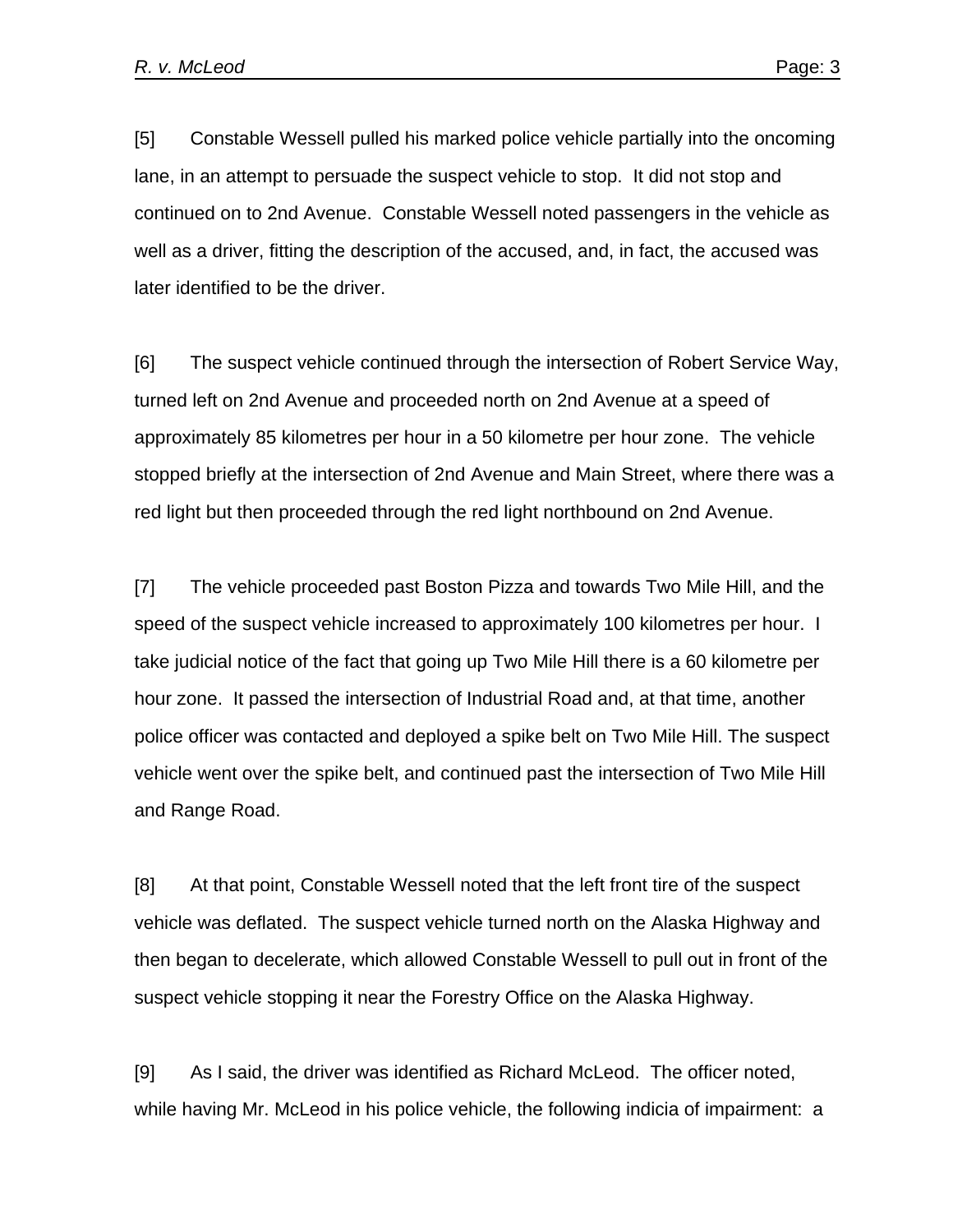strong smell of alcohol on his breath and his person; slightly slurred speech; his head was drooping; and his body movement was sluggish. Afterwards, Constable Wessell noted, while the accused was moved from one police vehicle to another, that he walked slowly, that he shuffled, and that he was unbalanced, although he did not require assistance walking and was not close to falling down.

[10] It is common ground that Constable Wessell described Mr. McLeod as having a moderate level of impairment, but he was not grossly impaired.

[11] After being arrested and taken to the detachment, where Constable Thalhofer attended to take the breath samples, the accused refused to provide a sample. He was noted to be staggering, at one point struck a locker; he was also noted to be uncooperative and resistant to directions.

[12] It is an admitted fact that the suspect vehicle belonged to the accused's father, Gerald McLeod, and the vehicle was taken without Gerald McLeod's consent, and, in fact; Gerald had been looking for his son earlier in the evening and had reported that vehicle as being stolen.

[13] At the time, the accused only had a learner's driver's licence and was required by law to have an adult accompany him while driving. It was a further rule of the house, imposed by his father, that that adult be either himself, Gerald McLeod, or Richard's mother.

[14] There were four passengers in the vehicle; one was the sister of the accused, Rachael McLeod, who was quite intoxicated. There were three other passengers, apparently known to the accused, who he had picked up earlier. All passengers gave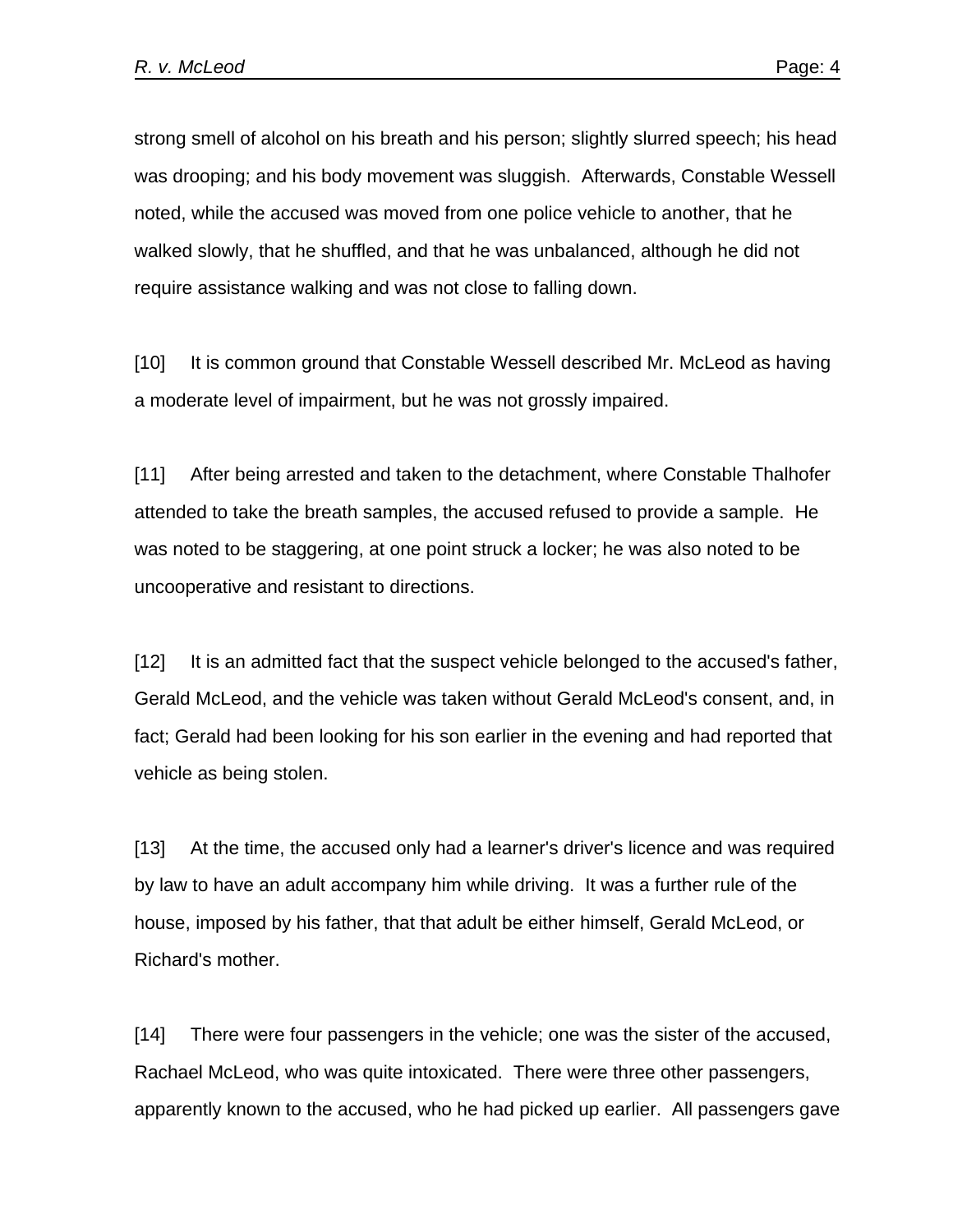statements to the police indicating that they had, to use the words of the Crown, pleaded with the accused to stop during the chase. All had been drinking.

[15] The accused has a criminal record. The Crown referred to six previous convictions for failure to comply with dispositions. I counted five, but then there are an additional three convictions for failing to comply with a recognizance, as well as one conviction for escaping lawful custody, and others. It is noteworthy that there was a conviction for taking a motor vehicle without consent, also, in 1991. There are, therefore, a total of nine offences related to breaching court orders or indicating disrespect for authority.

[16] The Crown's position is that Mr. McLeod be given approximately 60 days credit for his 35 days in remand. The Crown is asking for a jail sentence of between seven and nine months on the 249.1 count, and an additional one-month consecutive globally for the two breach of recognizance charges. That would result in a global sentence of eight to ten months, which, after credit for 60 days, would result in a global sentence of six to eight months.

[17] The aggravating circumstances noted by the Crown are that, and in the Crown's words were, "it was extremely significant" that the accused was on an recognizance at the time and that in fact he had breached that recognizance twice. One of those breaches included a failure to appear for trial on the very day of the offence. The Crown also says that it is aggravating that the offence was located through downtown Whitehorse, that there was potential for bodily harm and death, that the vehicle was in effect a potential weapon, and that the accused was moderately impaired.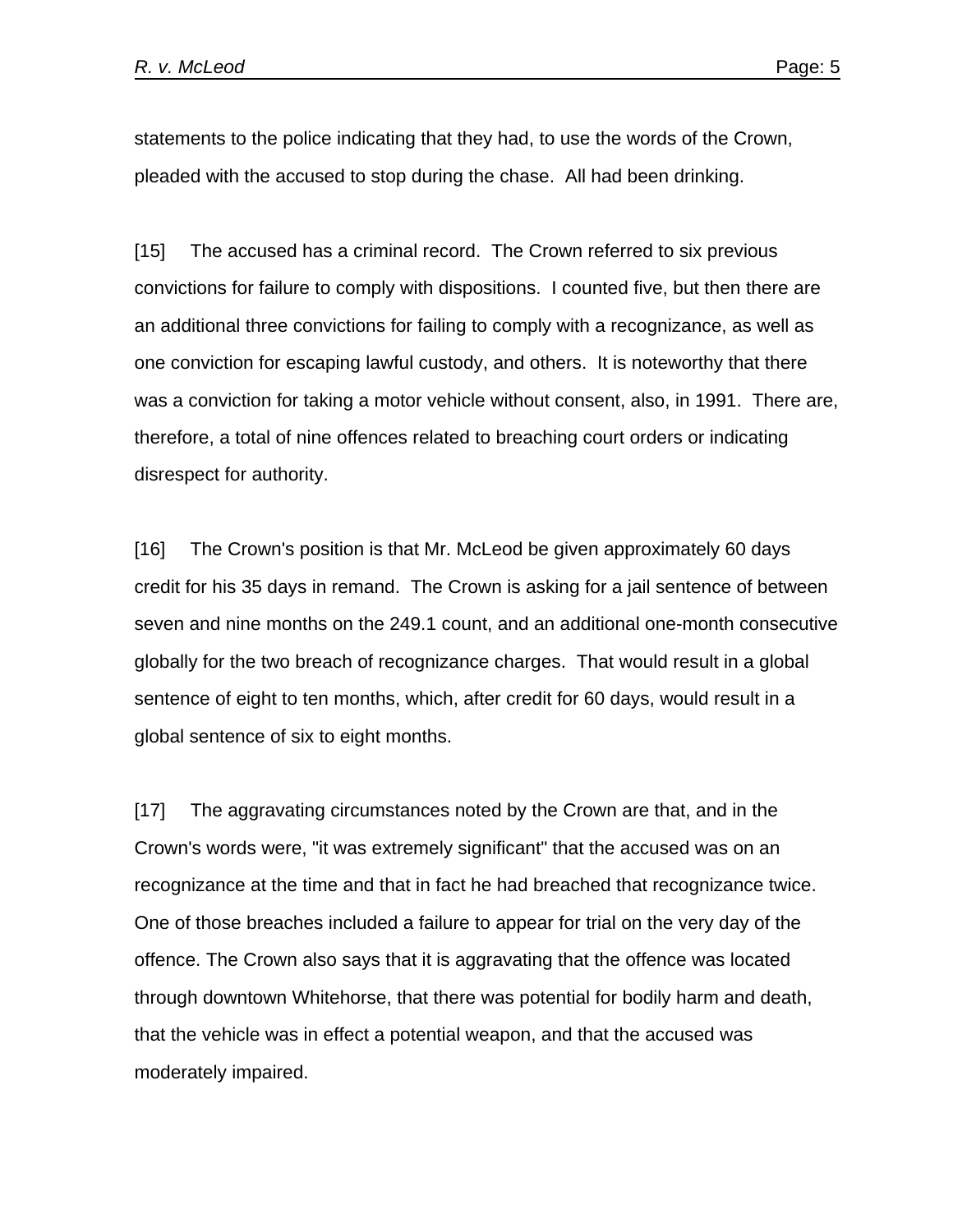[18] In mitigation, the Crown says that it recognizes the accused's relatively early guilty pleas and the fact that he has taken some responsibility for his actions.

[19] The defence position is that the court impose a conditional sentence of four months for the 249.1 count, and an additional 30 days as time served for the two breach counts, and a fine for the 254(5), failure to provide a sample, count. That is premised on the notion that Mr. McLeod receive 70 days credit for 35 days in remand. The defence also suggests a period of probation of nine to 12 months.

[20] Leaving aside, for the moment, the issue of whether I can impose a conditional sentence plus a jail sentence of time served, plus a fine, plus probation, I will go on to mention the mitigating circumstances noted by the defence.

[21] She, again, speaks of his guilty pleas, the fact that the accused is a youthful male at 25 years of age, that no one was injured, that the only property damage was a flat tire, and that the accused is seeking assistance for substance abuse. She mentioned the circumstances of Mr. McLeod, that he is a First Nation male, a member of the Tr'ondek Hwechin First Nation through his mother, but also has connections to the Kwanlin Dun First Nation through his father. His mother died when he was six years old. I was told that the accused had a son who died when he, Mr. McLeod, was eighteen years old. There are, therefore, significant grief issues in the family. As well, I am told of the death of a niece of Mr. McLeod in the last several months, which resulted in a coroner's inquest and placed a serious strain on the family.

[22] As if that were not enough, his grandmother who has been present here in court today, has some heart and lung problems, and his aunt Marion has recently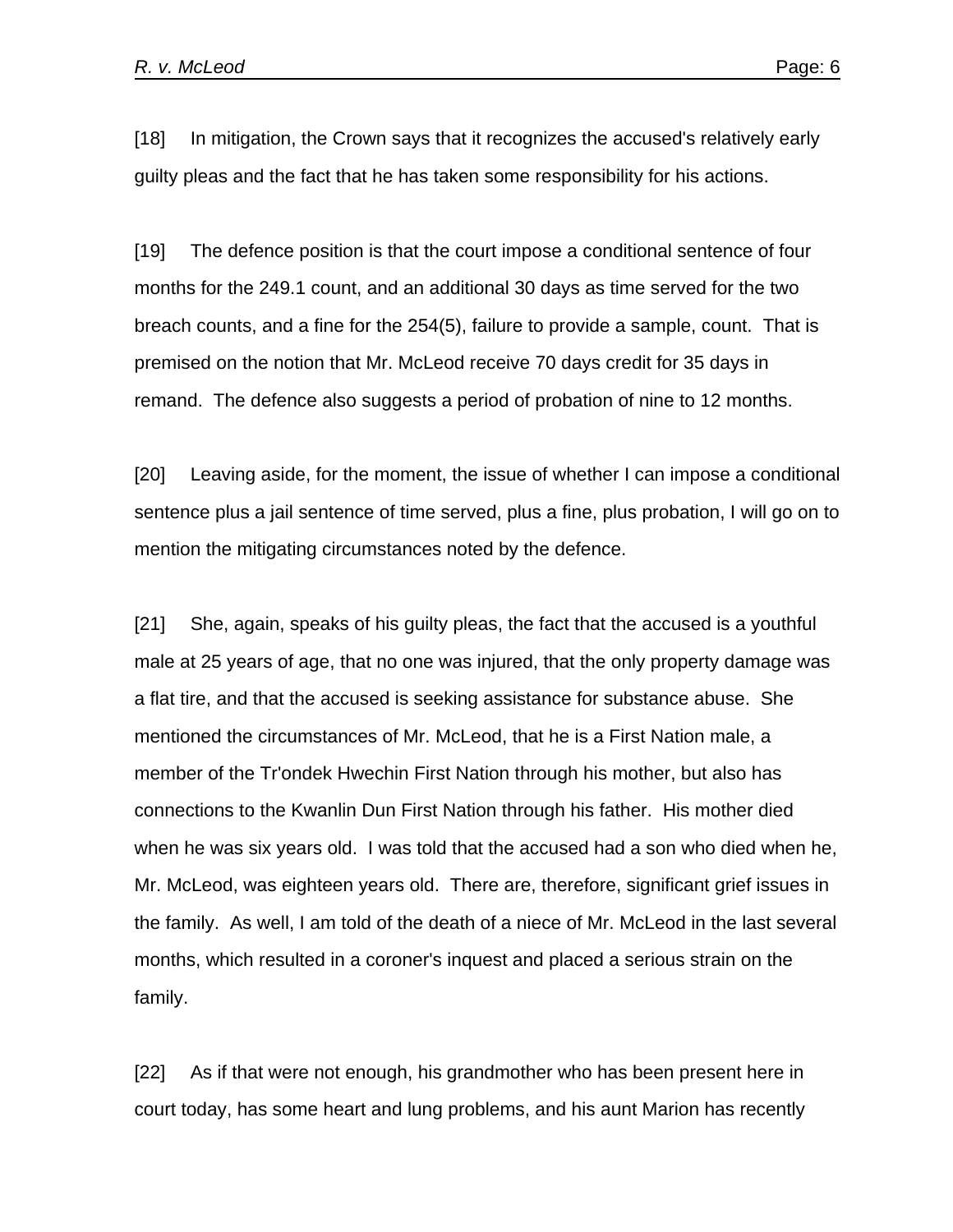been diagnosed with terminal cancer. This has caused stress for the accused.

[23] There was also mentioned a troubled background in the family, but Gerald McLeod was identified as someone who is sober and supportive, currently, for his son.

[24] Defence counsel referred to Mr. McLeod as being on a healing path, to use his words. He has contacted the Tr'ondek Hwechin in Dawson about substance abuse treatment. He is not a beneficiary of the Kwanlin Dun First Nation final agreement, apparently, and that has caused some problems. He has also made an application with Alcohol and Drug Services here in Whitehorse for the men's program commencing in January 2004. He did receive some substance abuse treatment as a youth when he was a teenager in about 1992. He has been working with a spiritual counsellor at the Whitehorse Correctional Centre by the name of Eleanor Velarde. She has helped him to prepare a plan, which I will speak about shortly.

[25] Mr. McLeod has been attending Alcoholics Anonomyous meetings about three times in total since he was incarcerated, and those meetings are held once a week at the Whitehorse Correctional Centre. He has also attended one meeting of Narcotics Anonomyous, which are held less regularly at the Correctional Centre.

[26] Mr. McLeod has been employed for the last several years, as I understand it, on a seasonal basis as an outfitter for Kluane Outfitters. He enjoys the work and is looking forward to doing the same work again this spring.

[27] Mr. McLeod has had periods of being able to remain clean and sober while in the bush and while being employed. He is noted to have cut wood for elders and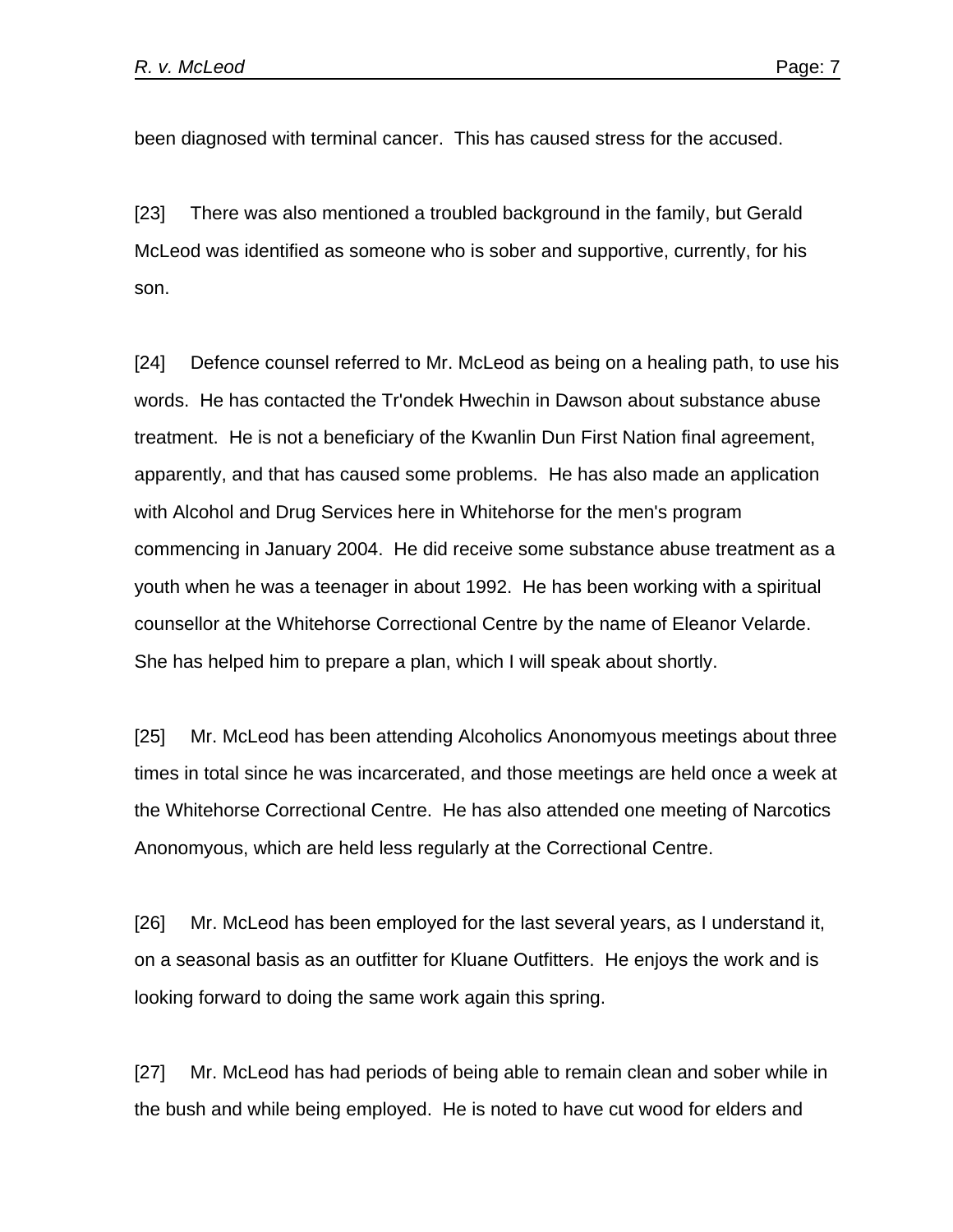there is a letter on the file to confirm that. About two years ago, he went to Fort Nelson for a brief period of about six months where he worked hard at pursuing some training in the oil and gas field and then returned to Whitehorse because he missed his family.

[28] I generally agree with the aggravating and mitigating circumstances as described by both counsel. I would like to add that some of the circumstances, in my respectful view, are particularly aggravating:

- (1) At 11:15 in the evening, on October 31st, being Halloween night, one would expect both vehicular and pedestrian traffic, which is a particular problem.
- (2) The speeds were significant: 117 to 123 kilometres per hour in a 70 kilometre zone, 85 kilometres in a 50-kilometre zone; and approaching 100 kilometres in a 60-kilometre zone.
- (3) Notwithstanding that the initial R.C.M.P. vehicle driven by Constable Thalhofer activated his emergency lights somewhere in the vicinity of the rest area on Robert Service Way, the accused continued to drive his vehicle through downtown Whitehorse, through some of the busiest thoroughfares in downtown Whitehorse, until being stopped on the Alaska Highway, which in turn is a busy thoroughfare, a total distance of several kilometers.
- (4) The accused went through a red light after stopping only briefly, again, at one of the main intersections in downtown Whitehorse, that being 2nd Avenue and Main Street.
- (5) He continued to drive onto the Alaska Highway after going over a spike belt and deflating his front left tire, creating an additional risk of losing control of the vehicle.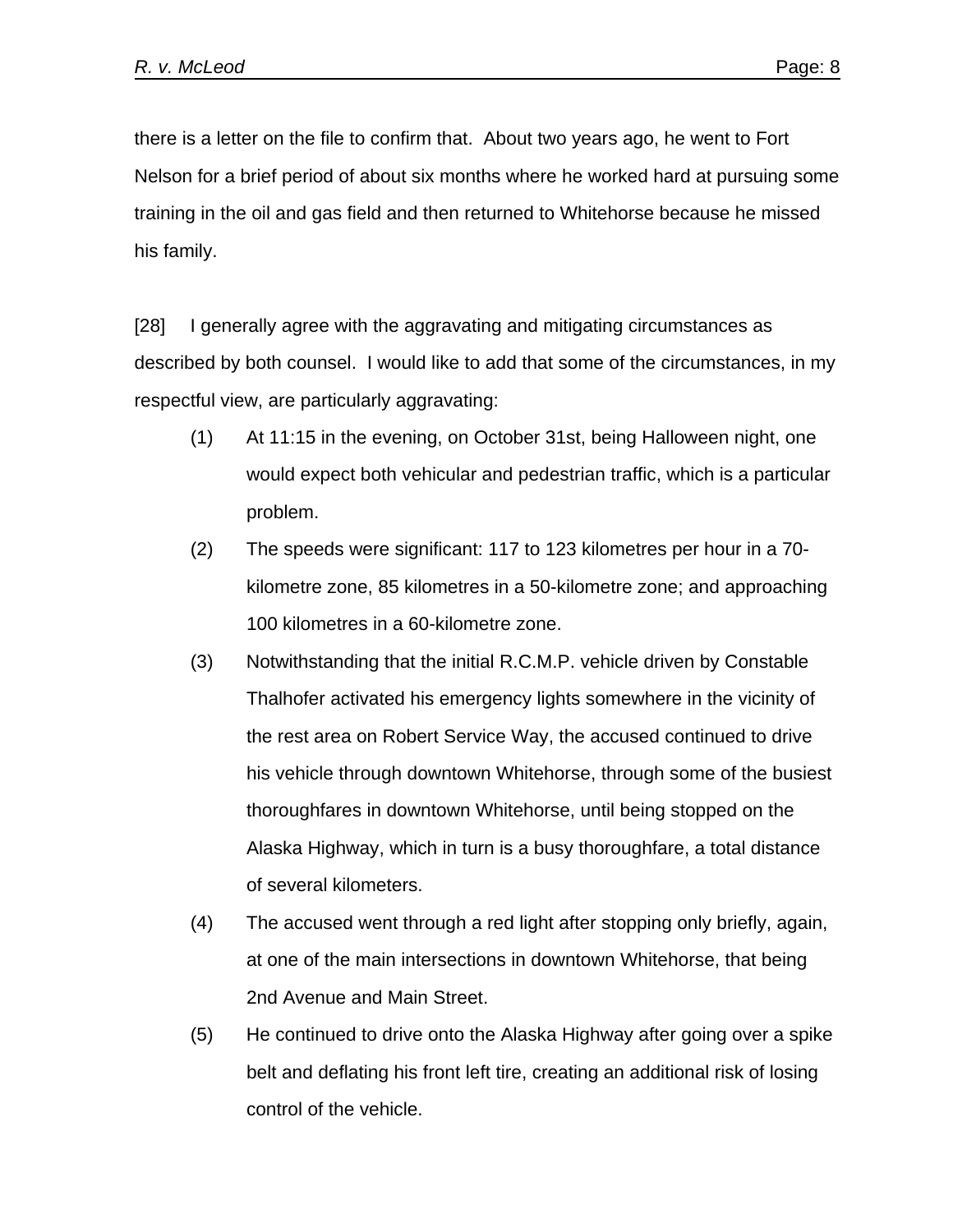- (6) He was proceeding with the chase with four passengers in his vehicle all of whom were apparently pleading with him to stop. That is very distinct from a situation, which is not uncommon, of being egged-on by peers to try and outrun the police. This shows that Mr. McLeod was deliberately acting of his own volition, and to use the words in the *R. v. Biancofiore* (1997), 119 C.C.C. (3d) 344, case, this was a situation of "intentional risk taking".
- (7) The accused was moderately impaired.
- (8) He was on a recognizance for a trial that was to have occurred that very day and, therefore, he should have been particularly aware of the fact that he was on a recognizance.

[29] In mitigation, however, Mr. McLeod admits that he has a substance abuse problem and that is a very big step, it is a huge step, to make that admission, but it is not enough.

[30] Mr. McLeod, you have the support of your father who is sober and knowledgeable about treatment programs and recovery. You have the support of your spiritual counselor, Ms. Velarde, who has known you for about seven years, and here I am going to quote from part of her letter, where she says:

> Richard has expressed a deep desire (and I hear it as sincere) to

- $\mathbf{\hat{P}}$  follow the positive direction his life has been taking, as evidenced by the good job he has been doing for 4 years as an outdoor guide;
- $\mathbf{\hat{P}}$  quit the negative influences (alcohol, drugs) he knows are damaging him;
- $\cdot \cdot$  use the many resources he knows he has available to him;
- $\div$  develop and follow a plan for the overall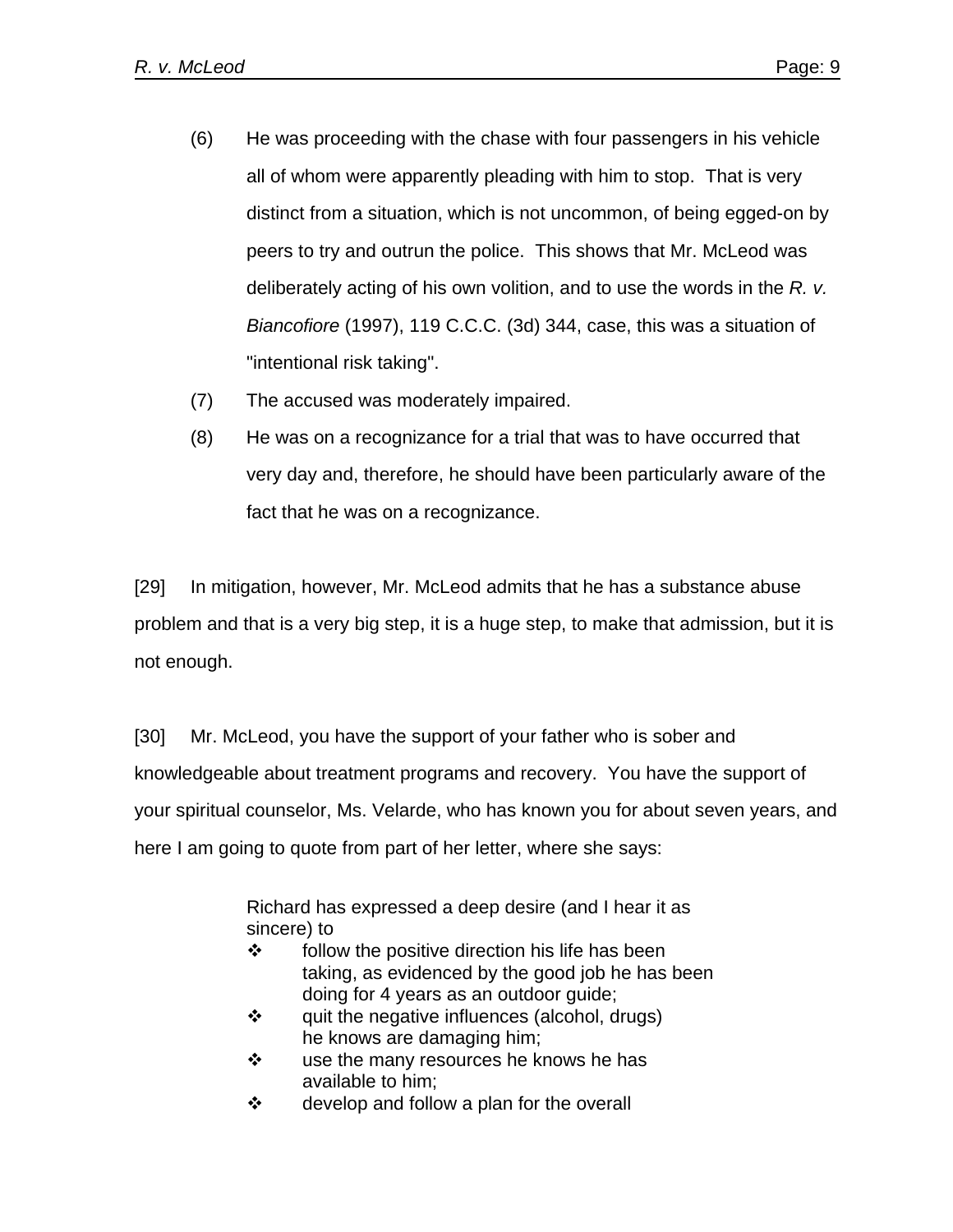improvement of his life.

[31] These and your other family supports are very important, Richard, but they are not enough. Your ability to work as an outfitter and as a woodcutter is important, but it is not enough. Your applications for treatment are important, but they are not enough. You must want to pursue your recovery more than anything else. You must not let yourself be discouraged by case workers or other officials who are less than supportive. You cannot use that as an excuse not to continue to try and remain clean and sober. You cannot rely on excuses such as your grief issues and the illnesses in your family, which I am not downplaying, but you cannot rely on those as excuses. You cannot rely on your family history or the fact that you might be unemployed from time to time; you cannot use that as an excuse.

[32] In your bail supervision report, I quote the following:

Mr. McLeod admits that he has a problem with cocaine use and that interferes with his ability to live productively when he is in Whitehorse. He says he was using cocaine before he went out to the bush and has taken it up again since his return. He says in the last few weeks he has progressed from smoking to iv use.

And later it continues:

He believes that they --

[Being the Kwanlin Dun Community Wellness people]

-- told him he has to be clean for six months before he could attend treatment. He feels defeated by that as he knows he could not stay clean for six months without some help. He says he is interested in any treatment that is available to him.

[33] I mention that because your desire to remain clean and sober comes first,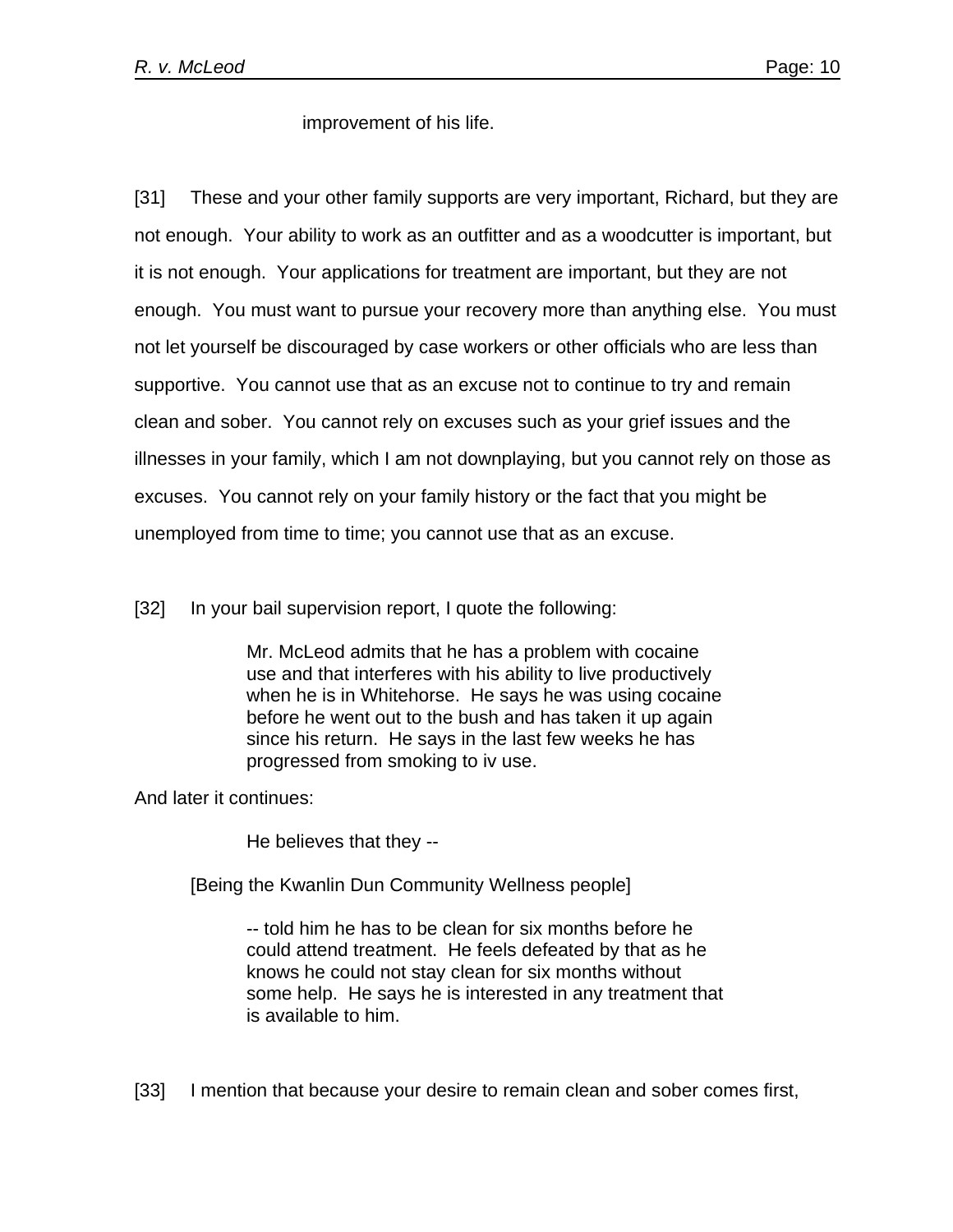treatment comes from outside. You cannot constantly be looking to outside supports to make it work. You have to drive the bus here and you have to want to remain clean and sober more than anything else. You cannot rely on the excuse that the Crown or the judge is being a jerk in this case, and did not give you the break that you wanted. But you can pursue your sobriety as hard as decide to, you can attend AA and NA as often as you are able to. You can apply for temporary absences, if you are able to, from the WCC. You can get a sponsor. You can pursue treatment and you can stay clean and sober one day at a time.

[34] My concern right now, Richard, is the risk of slippage that you have. Your counsel said that the road to recovery is not a one-way street, meaning that people go forwards and sometimes backwards. I agree with the last part, but not the first. It is a one-way street because when you go backwards you are going against the proper flow of traffic. You are risking both injury to yourself and others and you may well be breaking the law.

[35] I have not got sufficient confidence in you right now that you will not slip if you are released from this court on a conditional sentence. In my opinion, you need more clean and sober time plus time to think about the consequences of your behaviour. It is also of significance and I am concerned about your ability to obey court orders, given several related convictions on your criminal record. As Judge Stuart in the Territorial Court used to say, "You need to walk the talk."

[36] I have reviewed the case law filed by the Crown. I note that there was no case law filed by the defence, which would have been helpful even if not precisely for the offences before the court, but if only for similar fact patterns.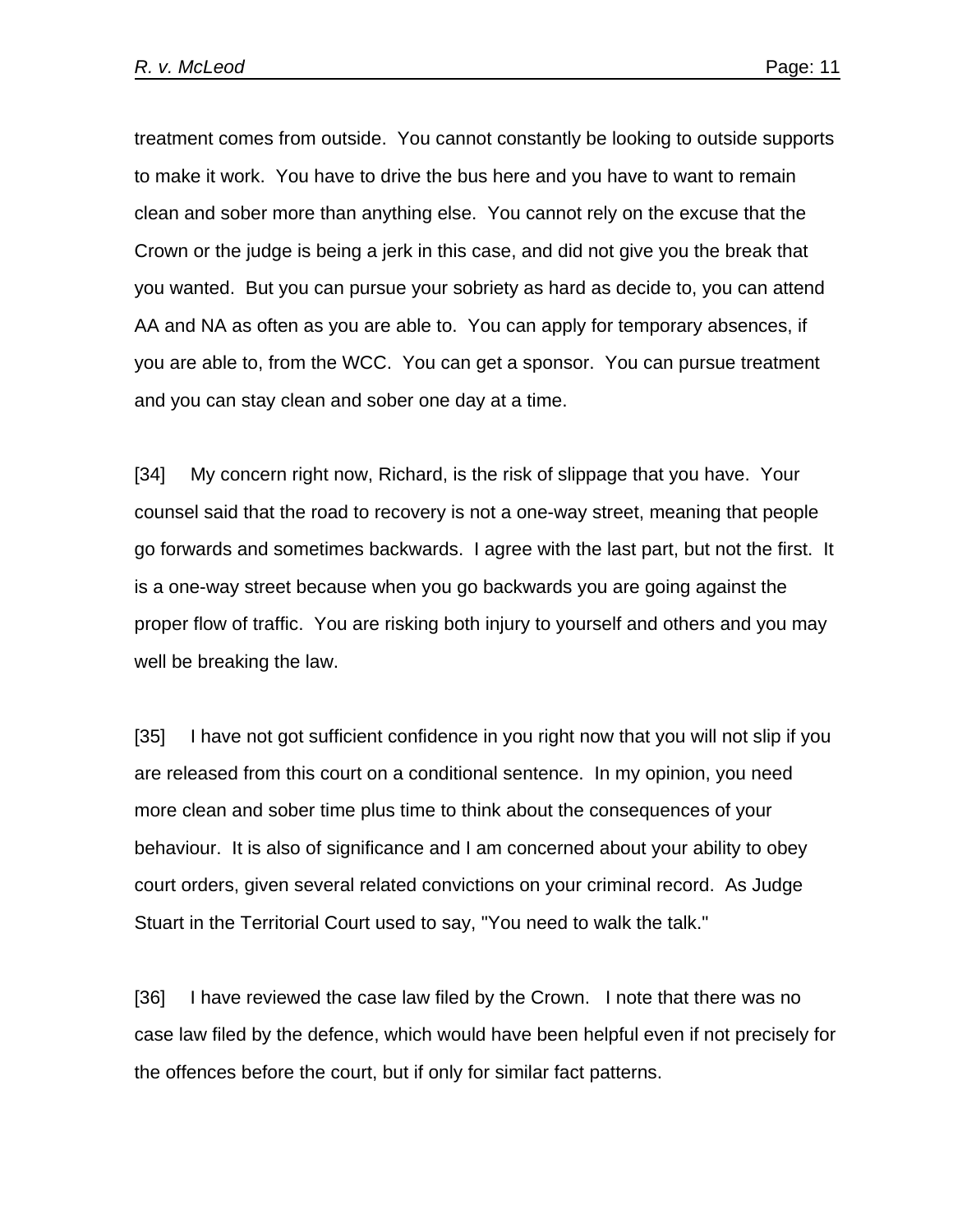[37] The *R. v. Biancofiore*, *supra*, case, from the Ontario Court of Appeal, 1997,

said at paragraph 24 of the QuickLaw version:

The importance of the general deterrent objective is also, in my view, highlighted by the fact that these offences were committed while the respondent was on probation. In committing these offences while on probation, the respondent displayed an attitude, still not uncommon among some elements of society, of indifference to the criminal nature of drinking and driving offences. The sentence for these crimes must bring home to other likeminded persons that drinking and driving offences will not be tolerated.

[38] The *R. v. Proulx,* [2000] 1 S.C.R. 61, case said, halfway through paragraph

129 of the QuickLaw version:

...dangerous driving and impaired driving may be offences for which harsh sentences plausibly provide general deterrence. These crimes are often committed by otherwise law-abiding [citizens], with good employment records and families. Arguably, such persons are the ones most likely to be deterred by the threat of severe penalties.

Justice Lamer, then, continues to speak for the court and says:

I hasten to add that these comments should not be taken as a directive that conditional sentences can never be imposed for offences such as dangerous driving or impaired driving.

[39] I recognize that we are not dealing with a sentencing per se of dangerous driving but the fact pattern is similar to that.

[40] In determining an appropriate sentence I must follow the directive in the

*Proulx, supra*, case, and the first thing that I have to do is to decide whether I reject a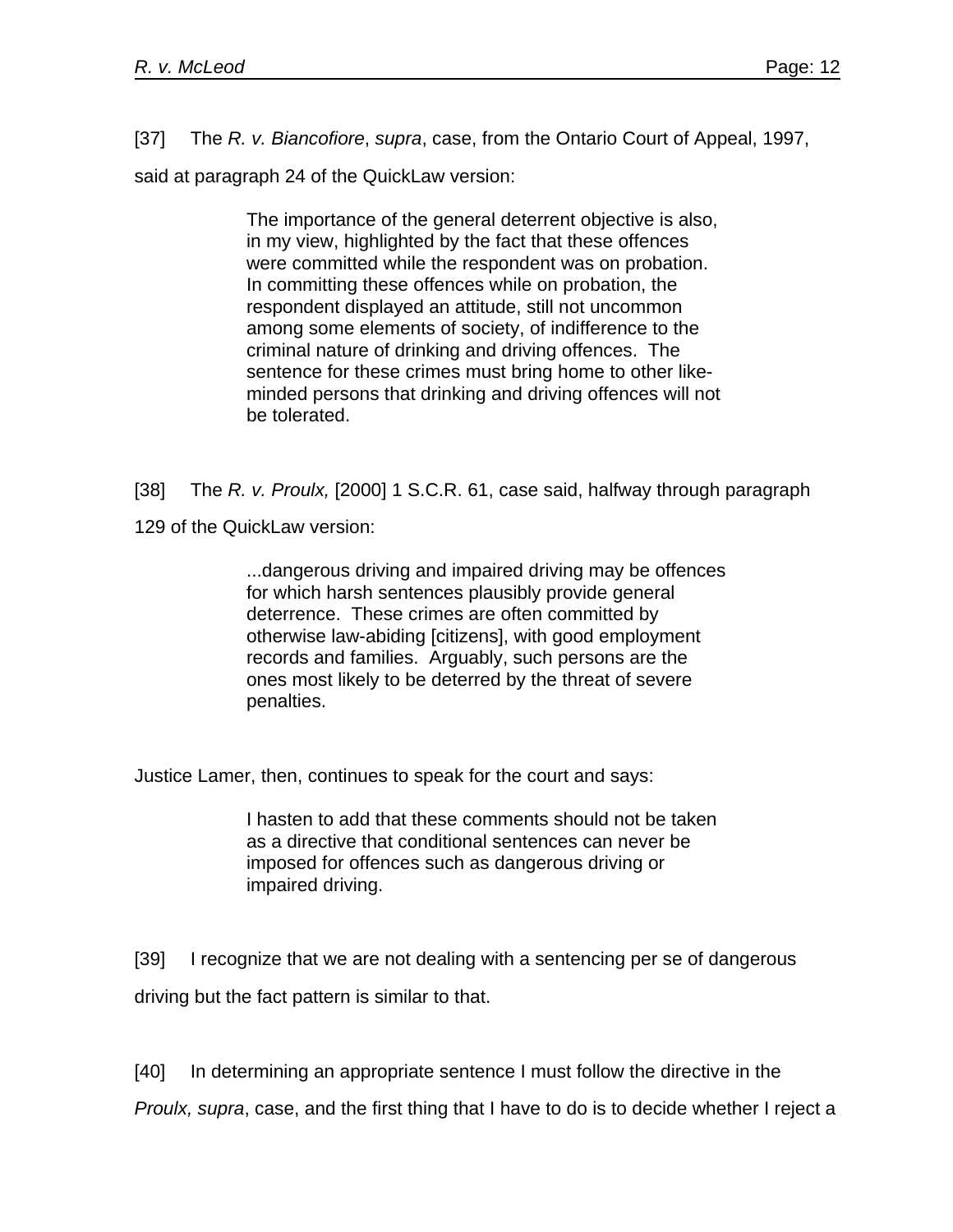penitentiary term and probationary measures alone as inappropriate, and I do reject those.

[41] I then must go on to consider if it is appropriate that the sentence be served in the community, and there I will quote from the *Proulx, supra*, decision at page 39, point number 6:

> The requirement in s. 742.1(b) that the judge be satisfied that the safety of the community would not be endangered by the offender serving his or her sentence in the community is a condition precedent to the imposition of a conditional sentence,….

And it continues:

In making this determination, the judge should consider the risk posed by the specific offender,….

And later:

Two factors should be taken into account: (1) the risk of the offender re-offending; and (2) the gravity of the damage that could ensue in the event of re-offence.

[42] I have also considered the fundamental purpose and principles of sentencing as set out in ss. 718 to 718.2 of the *Criminal Code,* as addressed by defence counsel.

[43] I also note point number 10 from page 40 of the *Proulx, supra*, decision which reads:

> Where a combination of both punitive and restorative objectives may be achieved, a conditional sentence will likely be more appropriate than incarceration. Where objectives such as denunciation and deterrence are particularly pressing, incarceration will generally be the preferable sanction. This may be so notwithstanding the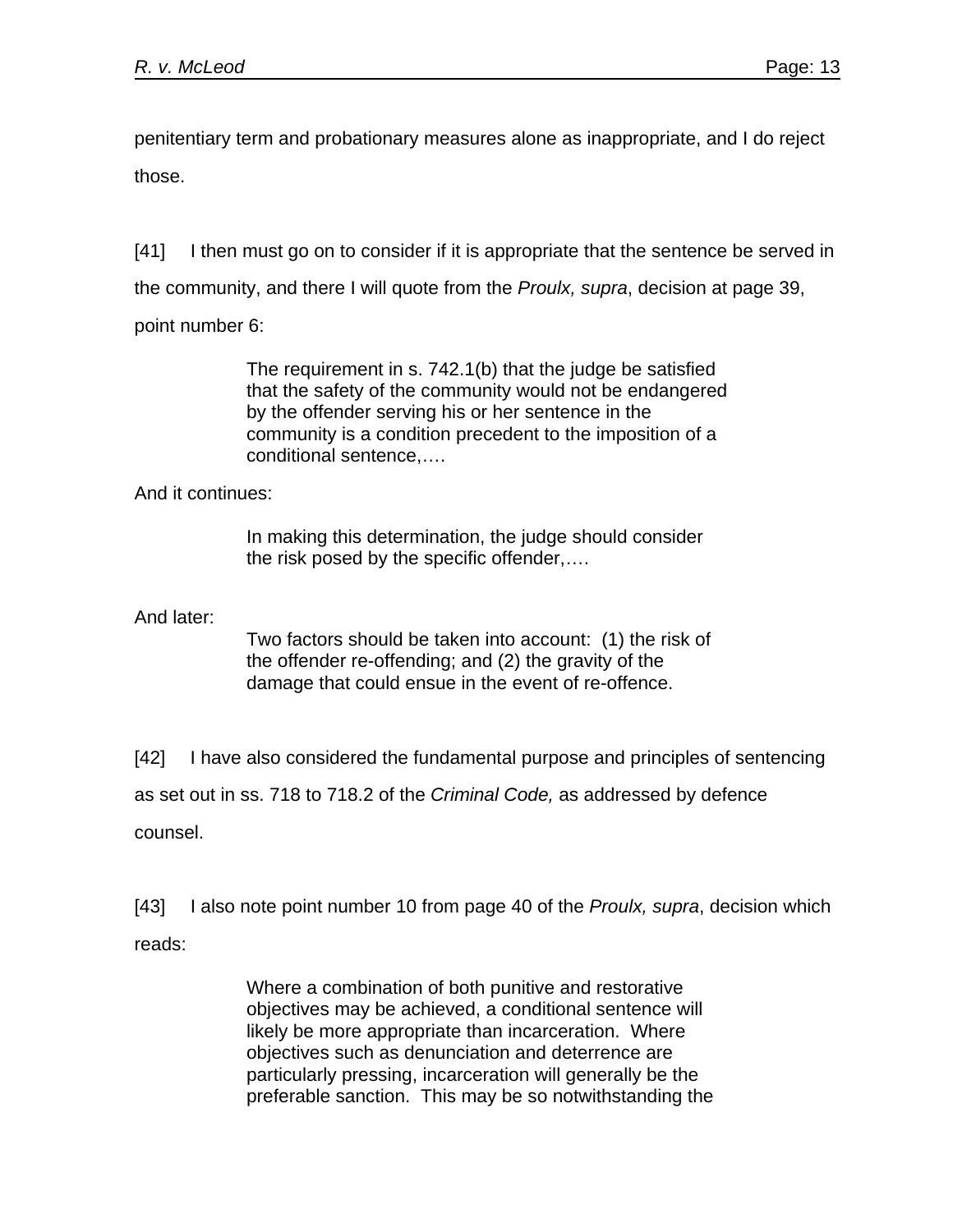fact that restorative goals might be achieved.

[44] This is all a bunch of fancy language to give legal justification for my sentence. I have hope in your ability to regain your sobriety, to remain clean and sober, but I do not see that you are ready to do that today. The sentence that I am about to impose is one which will hopefully give you some time to think and at the same time give you some time to work on a significant plan for your release.

[45] I am also going to impose some probation at the end of this to give you the kind of help and structure that I think that you have been asking for.

[46] On the charge under s. 249.1 of the *Criminal Code*, I impose a jail sentence of seven months, less 60 days credit for remand time, resulting in effective sentence of five months. I am not giving you the full 70 days credit because you were incarcerated after your arrest on October 30th largely because you were already in breach of a recognizance. You were already on a recognizance. So the fact that you ended up in remand is largely a result of your own doing.

[47] On the 254(5) count, I impose a jail sentence of one day, deemed served, plus a driving prohibition under s. 259(1) of the *Criminal Code* for a period of one year.

[48] On the charge under s. 145(3) of the *Criminal Code*, on Information 03-00104, I impose a jail sentence of 15 days consecutive.

[49] On the last charge under s. 145(2) of the *Criminal Code*, on Information 03- 00104B, I impose a jail sentence of 15 days consecutive to the other time. That results in a total jail sentence of six months.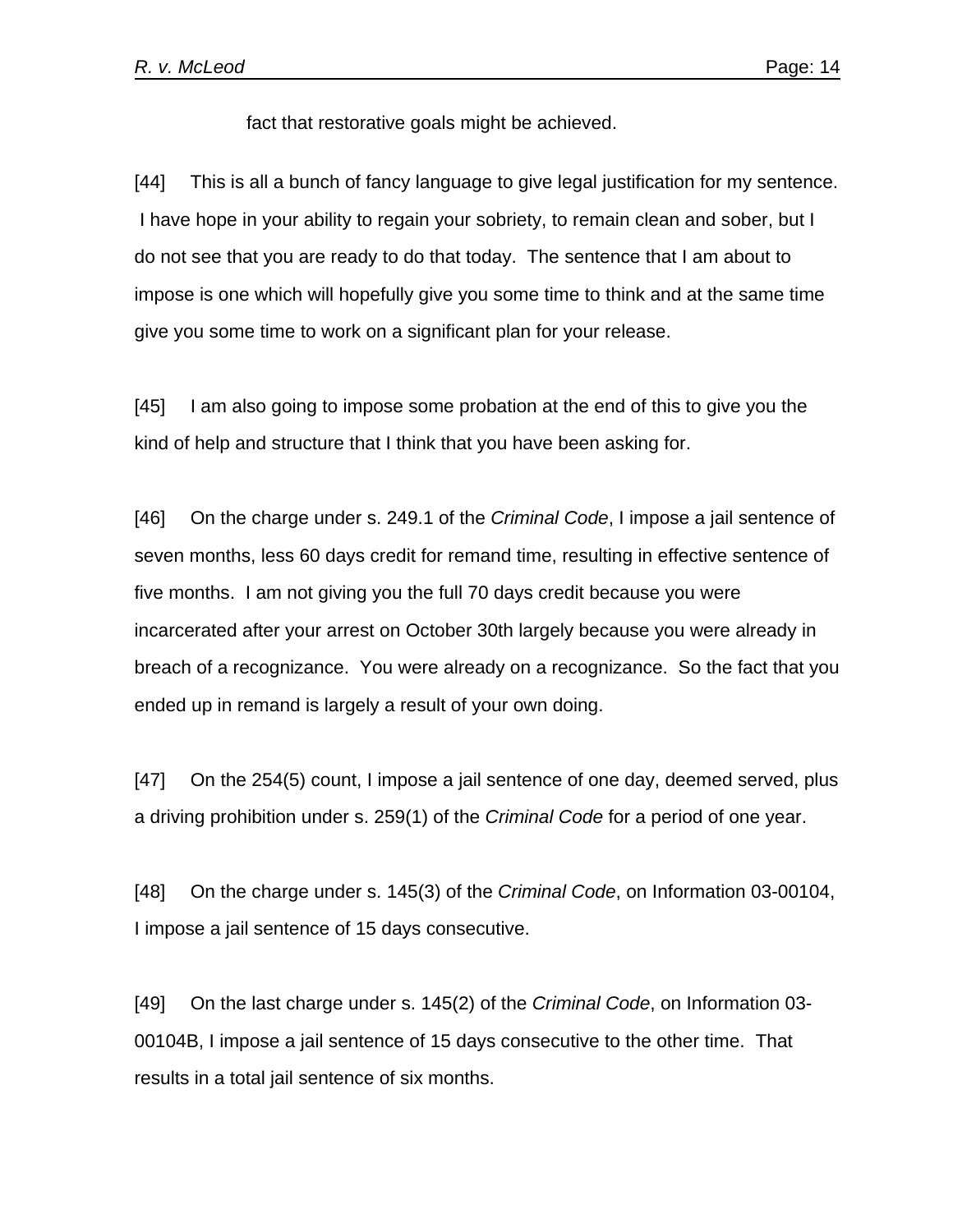[50] In addition, I am placing you on probation for a period of two years. This probation order will attach to the 249.1 count.

[51] The terms of that probation order will be as follows:

- (a) That you keep the peace and be of good behaviour.
- (b) That you notify the probation officer in advance of any change of name, address or employment.
- (c) That you are to report to a probation officer within two working days of your release from jail and then as directed by your probation officer.
- (d) That you remain within the jurisdiction of the court unless you receive written permission to go outside the Yukon.
- (e) That you take such alcohol, drug assessment, counselling, programming and treatment as directed by your probation officer.
- (f) That you abstain absolutely from the possession, consumption or purchase of alcohol and non-prescription drugs.
- (g) That you make reasonable efforts to find and maintain suitable employment and provide your probationer officer with all the necessary details concerning your efforts.

[52] Lastly, I am going to impose a condition that was imposed in the *R. v. Quock,* [1998] Y.J. No. 171, case by Judge Lilles: That you not operate a motor vehicle on any road, highway or public place in the Yukon without first obtaining permission from this court. In other words, after your driving prohibition under s. 259 expires, which will be after a period of one year, you will still have to come back to court to get the court's permission in order to drive. The expectation is that if you involve yourself in some programming, and the court is satisfied that there is an effort being made on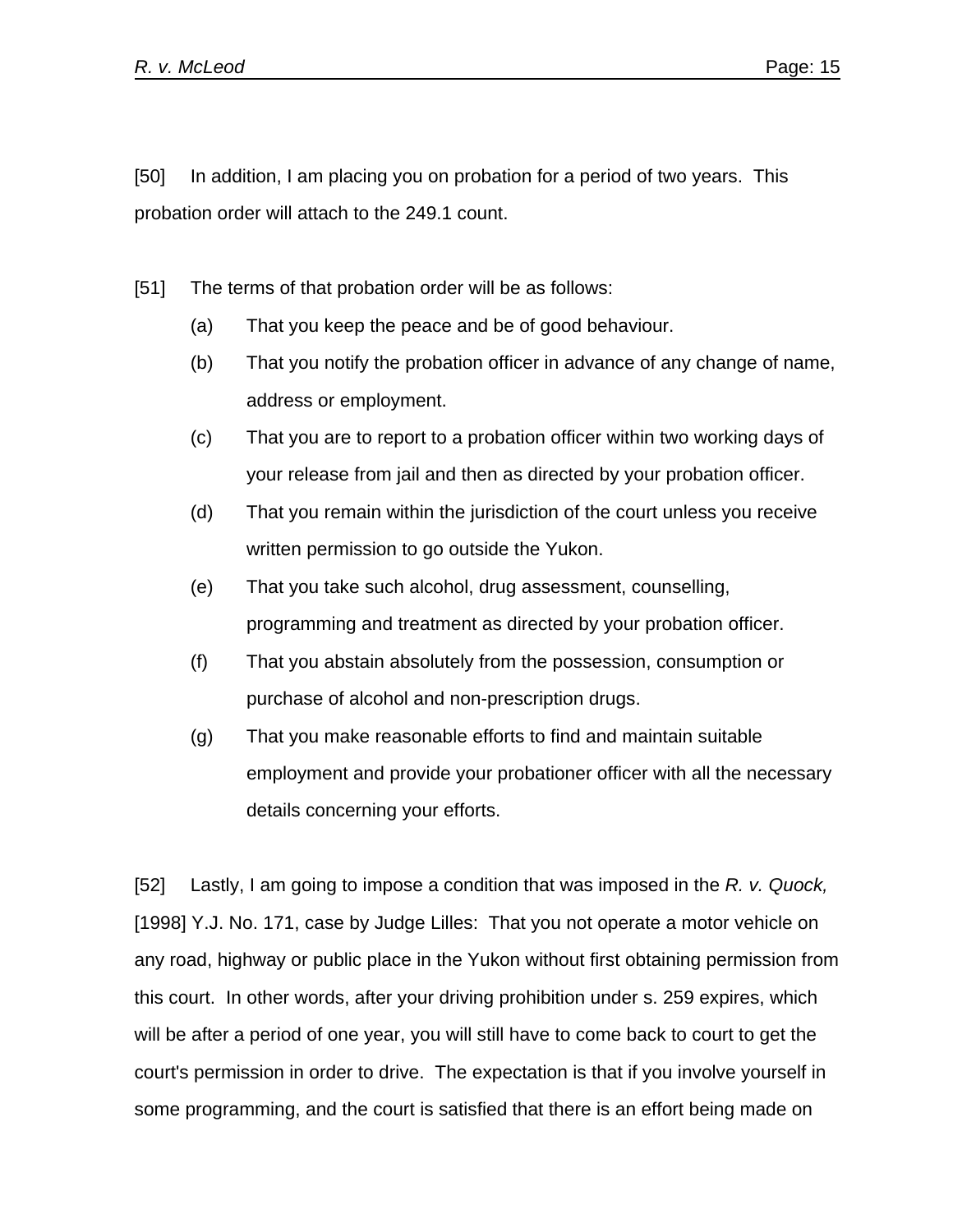your behalf to remain clean and sober, then the court will amend that order and allow you to drive.

[53] There is also, as your counsel will explain to you, the option of having the total of length of that probation order reduced.

[54] I direct the clerk of the court to review with you both the terms of the driving prohibition order and the probation order and to explain to you the consequences of not complying with those orders.

[55] Is the defence making an application to waive the victim fine surcharge?

[56] MS. CAIRNS: Yes, the defendant will not be in a position to earn money for the next six months, so we would make application to waive that.

[57] THE COURT: For those reasons, the victim fine surcharge will be waived.

[58] MS. CAIRNS: My Lord, with respect to the driving prohibition, there is set out in the *Code* reference to the interlock program. Mr. McLeod does rely on a vehicle in his work, so if that could be noted that he would be eligible for the interlock program within the timeframe. I believe --

[59] MR. CHISHOLM: I believe it is pursuant to s. 259(1.2).

[60] MS. CAIRNS: With respect to a first offence, I believe that the interlock could be available after three months of the driving prohibition, where it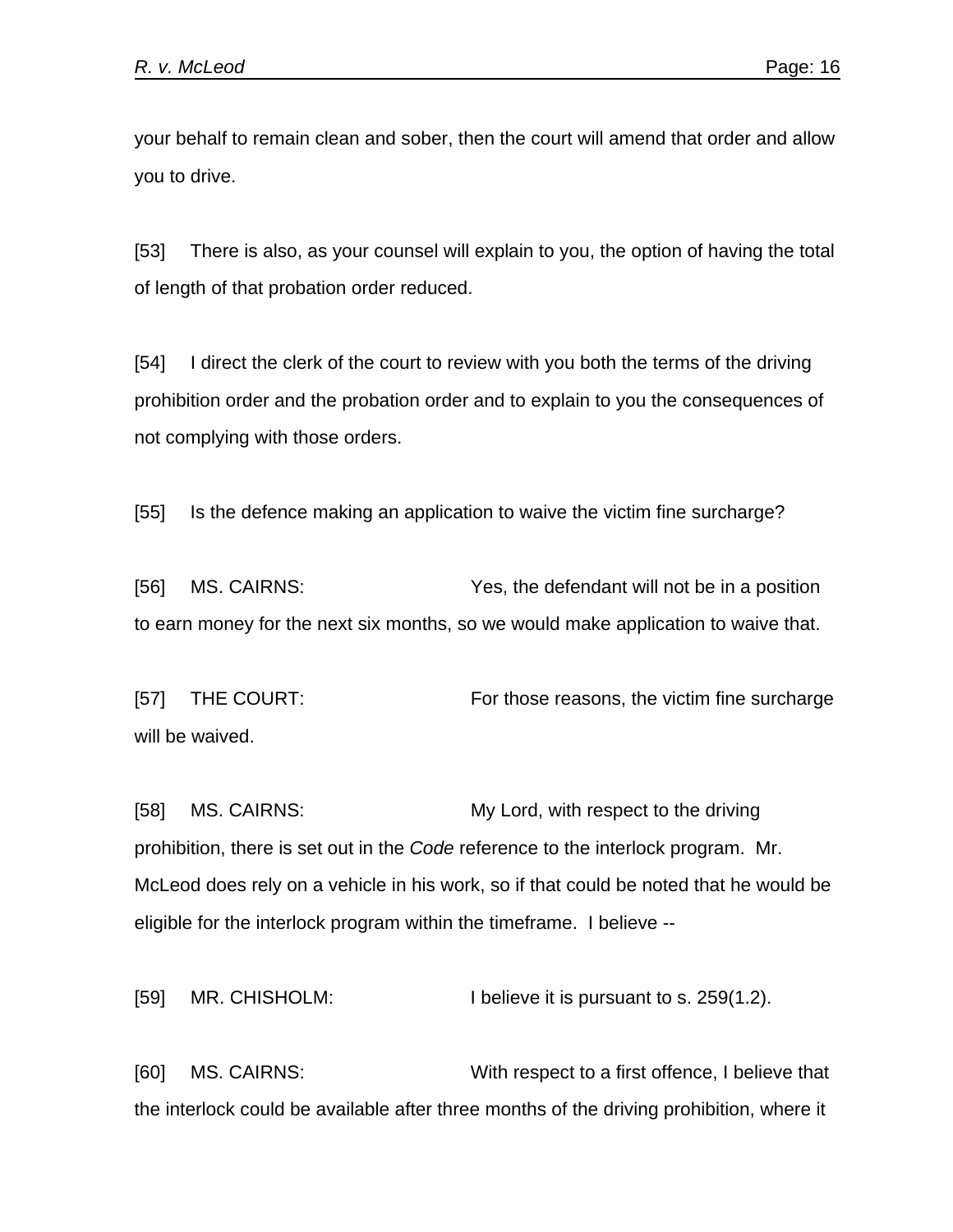is a first offence. I note that if you put it in the probation order, he may have to come back to court at the same time to deal with that. I just wanted Your Lordship to be aware that that could have some impact on his employability in that job that he's had.

[61] MR. CHISHOLM: I have no submissions, My Lord.

[62] THE COURT: I am prepared to authorize that he be considered for eligibility under that program after the minimum period of 3 months, is it?

[63] MS. CAIRNS: Yes.

[64] THE COURT: But that in order to drive he will still require the permission of the court. So if that is done through the Driver Control Board and he obtains their authorization to drive under the interlock program, he would still have to come back to court to obtain the court's permission.

[65] Now, Mr. McLeod, I hope you understand that what all this means is that you will be in jail for the next few months, but you are not going to be prevented from earning a living come next spring. There is a lot of work that you can do between now and your release from jail to put you in the best possible position when you are back on the street.

[66] Is there anything more, counsel?

[67] MR. CHISHOLM: Yes, I will direct a stay of proceedings with respect to the other three counts on the indictment, as well, there was another s.